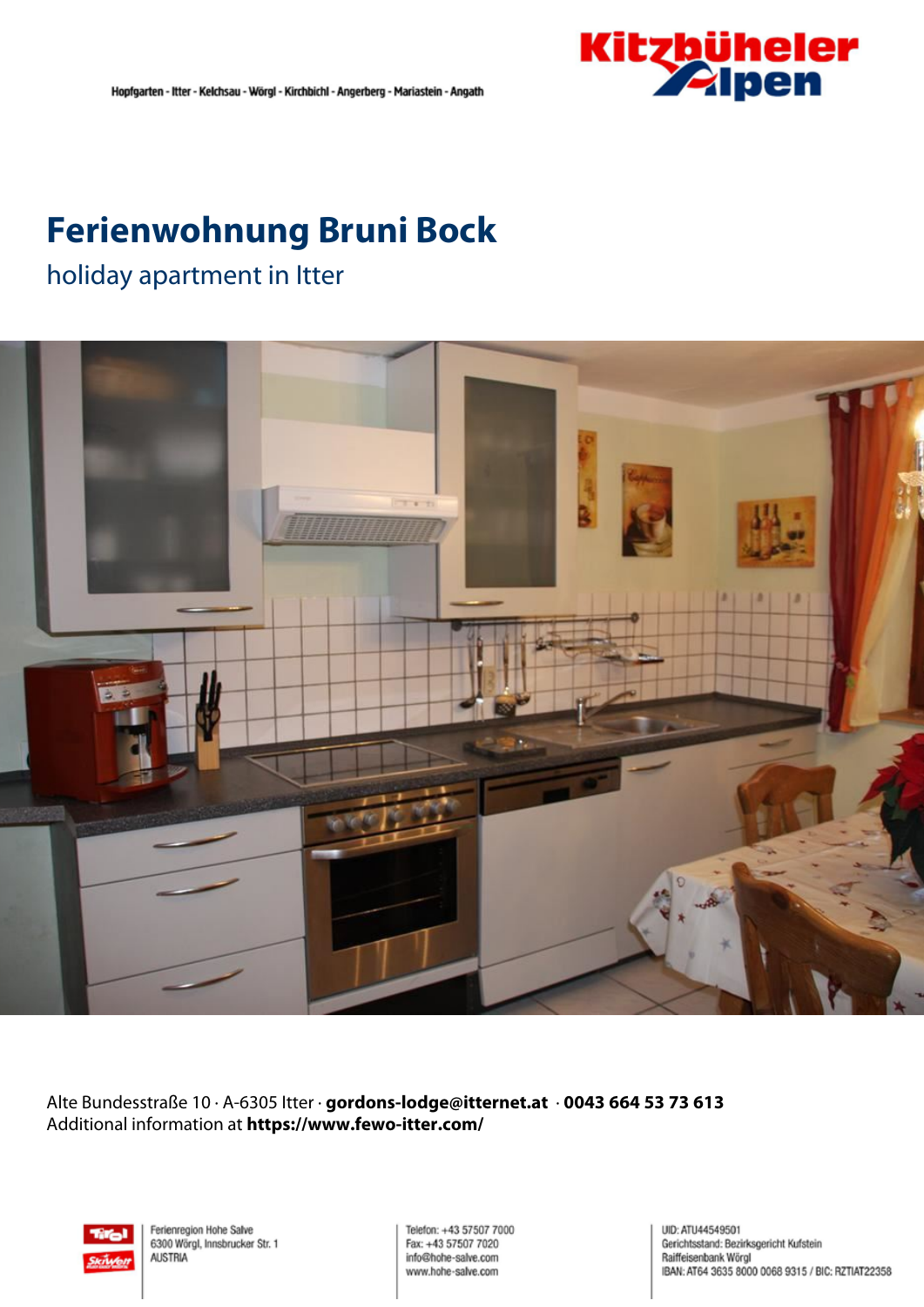

# **Ferienwohnung Bruni Bock**

## holiday apartment in Itter

The comfortably furnished apartment is about 62 m2 in size and offers plenty of space for up to <sup>7</sup> people who would like to spend some unforgettable days in Tyrol. In front of the house there is <sup>a</sup> lovely patio inviting to have <sup>a</sup> seat and relax.

In summer refreshment is provided by our pool (7.3 <sup>x</sup> 3.6 <sup>x</sup> 1.35m - attention: Use of the pool on your own responsibility) - on request only.

In winter you have the possibility to use <sup>a</sup> sauna - you can use the sauna up to 3 times per week free of charge!

The house is situated about 100 <sup>m</sup> from the Salvista cable car, the fastest access to one of Austria's largest interconnected ski areas, SkiWelt Wilder Kaiser-Brixental. Free Wi-Fi

Discover our mountains comfortably with an electric bicycle! We offer our guests 4 modern e-bikes. (30,00 € per bike and day)

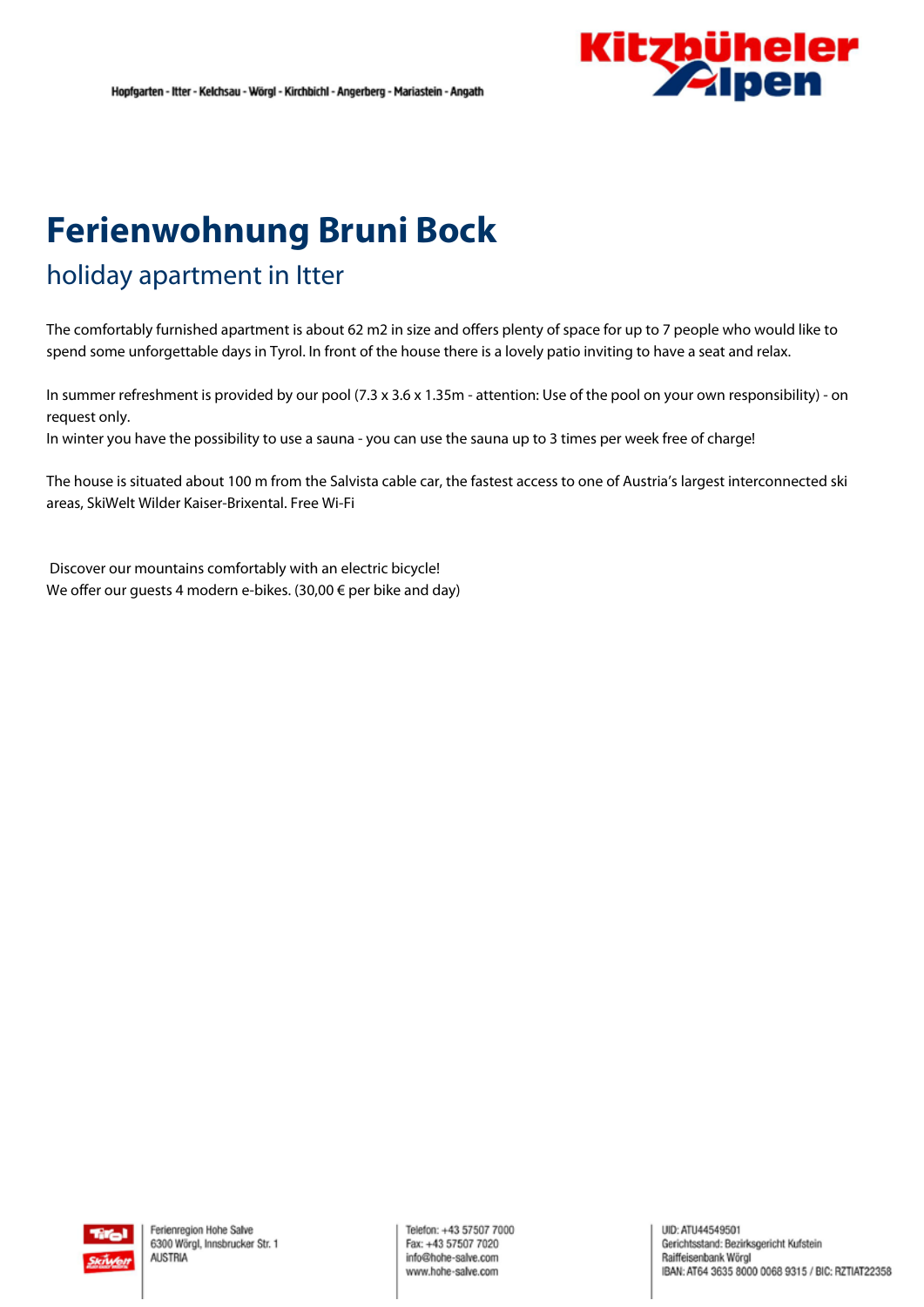



right on the bike path · near the forest · on the hiking path · outskirts of town · right on the slope · sauna



Ferienregion Hohe Salve 6300 Wörgl, Innsbrucker Str. 1 **AUSTRIA** 

Telefon: +43 57507 7000 Fax: +43 57507 7020 info@hohe-salve.com www.hohe-salve.com

UID: ATU44549501 olic, Ario-433-8307<br>Gerichtsstand: Bezirksgericht Kufstein<br>Raiffeisenbank Wörgl